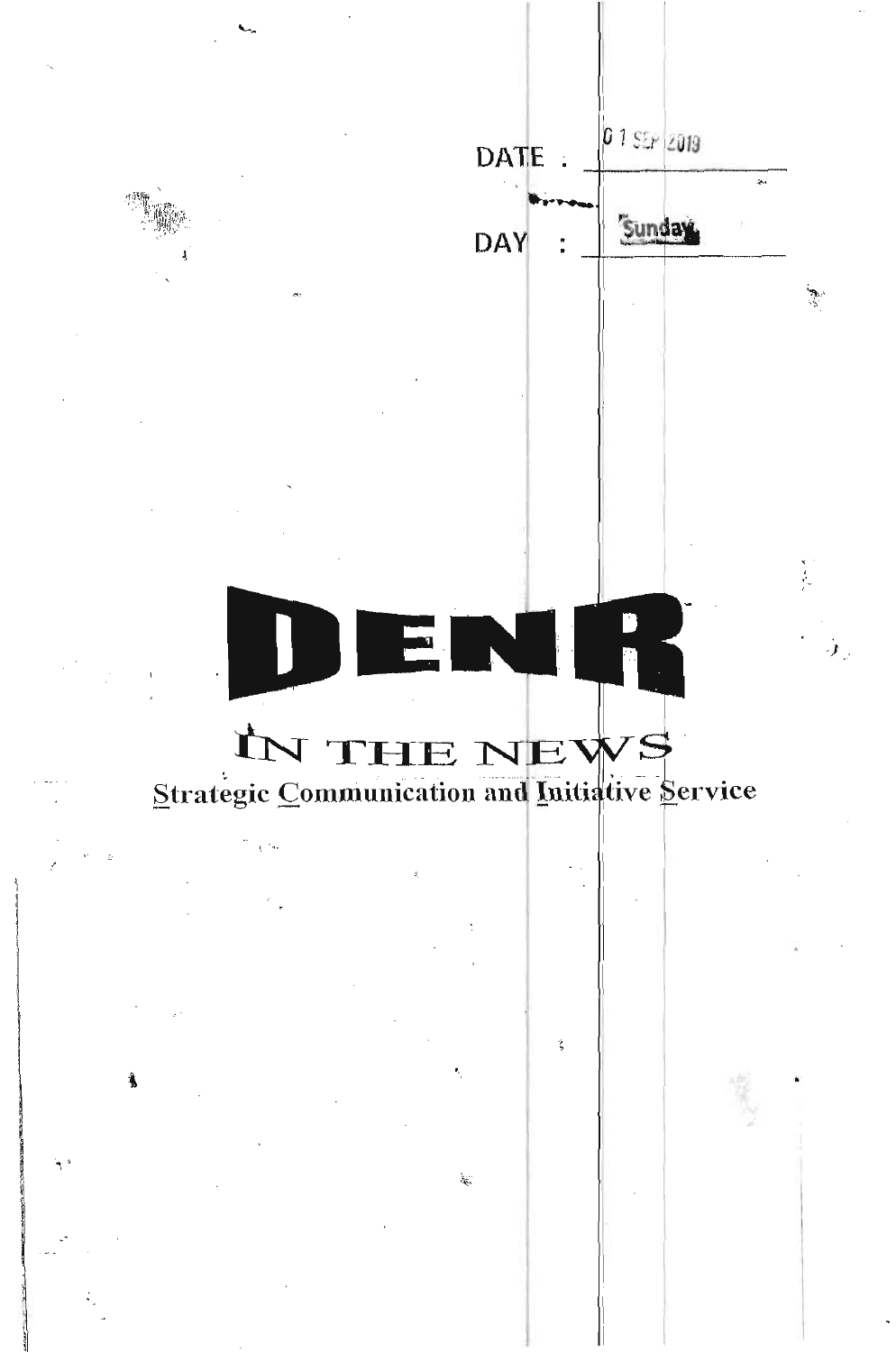

**STRATEGIC COMMUNICATION INITIATIVES** 



0 1 SEP 2019

**STORY STORY** 

GET BANNER EDITORIAL CARTOON **PAGE I BANNER EDITORIAL CARTOON** 

## **Rehab ng Manila Bay,**

**DATE** TRACE I/ **PAGE I/ PAGE I/ PAGE I/** 

**magtatagumpay**<br> **magtatagumpay** ang pagsisikap ng pamahalaan para sa rehabilitasyon ng Manila Bay upang muling ibalik ang malinis at ganda ng **NANINIWALA** si Environment Sec. Roy A. Cimatu na magtagumpay ang pagsisikap ng pamahalaan para sa rehabilitasyon ng Manila Bay upang muling ibalik ang matinis at ganda ng

g baybayin .<br>Ayon kay Cimatu, kinakailangan ng pamahalaan ang tulong indi lamang ng mga ahensya ng pamahalaan gayon din ang mamamayan at mga barangay official upang maging matagum yay

ang rehabilitasyon ng Manila Bay.<br>Sa inilunsad ang proyektong 'Toka Toka Para sa Malinis na aguig River' na pinangunahan ng DENR, Taguig City govern nent, Manila Water, Ayala Corp. inilunsad ang proyekto sa Tagpag Football gym kahapon ng umaga para sa rehabilitasyon ng inga log sa Taguig City na dumadaloy patungo sa Manila Bay.

Ayon kay Cimatu ang pagiilinis sa Taguig rner. bilang batgi ng hakbang para sa rehabilitasyon ng Manila Bay at Kinakam gan ang lahat ng mga establisyemento, sumunod sa cican water

acilities.<br>Dumato rin ang outgoing CEO ng Ayala Corp. na si Ferdinand Dumalo rin ang outgoing CEO ng Ayala Corp, na si Ferdinand<br>M. Dela Cruz na pinalitan ni dating secretary Rene D. Almendras<br>na nakiisa sa clean up.

na nakiisa sa clean up.<br>Sinabi pa ni Cimatu na ang tinawag na "Battle for Manilang Bay", maaaring abutin ng ilang taon subali it hangang harapin ng<br>DENR ang naturang hamon. **(Boy Celario)**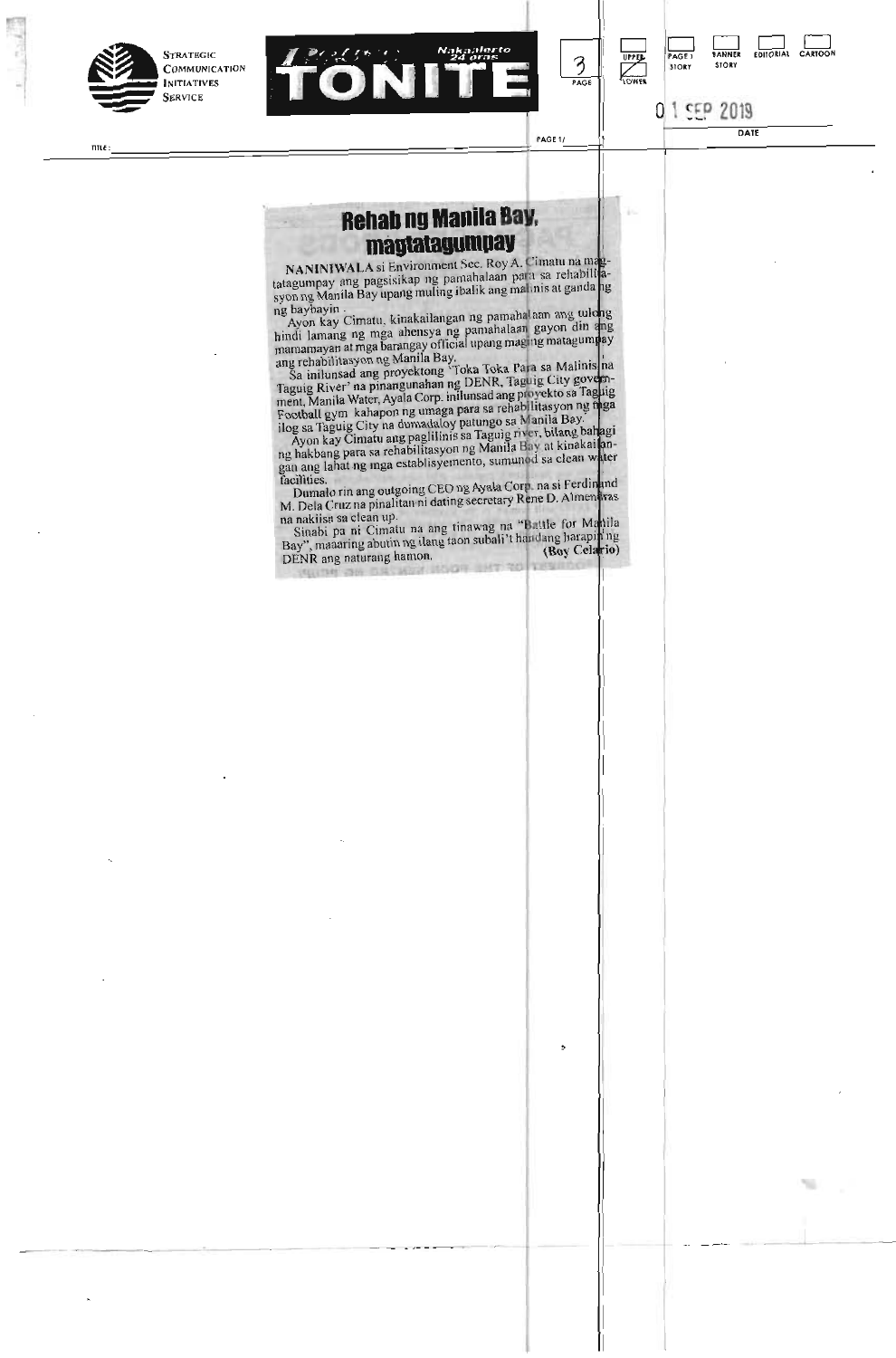

TITLE:



0 1 SEP 2019

#### **DENR KATU WANG ANG MUNISIPYO NC GENERAL TINIO NA NAGSAGAWA NC TREE PLANTING SA SIERRA MADRE**

ISINAGAWA rig Department of Environment and Natural Resources (DENR), katuwang ang munisipyo ng General Tinio sa probinsya ng Nueva Ecija at mga stakeholder, ang tree planting activity sa Sierra Madre na may layuning pagyabungin muli ang kagubatan nito.

Ang pagtatanim sa Upper Tabuating Small Reservior Irrigation Project noong Agosto 16 ay ang pang-apat na kaugnay ng Sierra Madre Greening Program. Naganap ang naunang tatlo noong Hulyo 14 at 26 at Agosto 3 alinsunod sa "Adopt-A-Mountain" Program" na nakasaad sa DENR Administrative Order (DAC)) No. 98-62.

Maliban sa lokal na pamahalaan ng General Tinio, katuwang din ng DENR ang National Irrigation Administration, Armed Forces of the Philippines, Philippine National Police at ang Rotary Club ng Makati Rockwell, Makati EDSA at San Francisco del Monte, Quezon City.

Ang mga tree planting ac-

Ó

tivities ay tumutugon din sa certification ng DENR ISO 14001:2015 kung saan kailangan ang patuloy na pagpapayabong ng mga degraded forest areas.

Noong 2015, ang DENR ang kauna-unahang ahensya ng pamahalaan na nakatanggap ng BO 14001:2015 mula sa ISO, isang international standard-setting body na binubuo ng mga kinatawan mula sa national standard organizations ng higit sa 140 member-countries.

Mula noon, ibinibigay ang sertipikasyon sa DENR batay sa rekomendasyon ng opisina ng Standard Global Services (SGS) sa Pilipinas. Ang SGS ang nangungunang inspection, verification, testing and certification firm sa buong mundo.

Ang ISO 14001 ay isang napagkasunduang pangdaigdigang pamantayan na nagsasaad ng requirements para sa isang environmental management system. Tinutulungan nito ang mga organisasyon na isaayos ang ka-

4

nilang environmental performance sa pamamagitan ng mas maayos na gamit ng resources at pagbabawas ng basura upang magkaroon rig competitive advantage at makuha ang tiwala ng stakeholders.

 $\int_{PAG}$ 

Ang tree planting activity, na pinamunuan ni DENR Internal Audit Service Director Rolando Castro, ay makatutulong na i-reforestang Sierra Madre na nagbibigay ng tubig sa Angat Dam, ang pangunahing pinagmumulan ng tubig sa Metro Manila.

Sa kabilang dako, nagpasalamat ang alkalde ng

If you cut a tree, you kill a life. If you save a tree, you save a life. If you plant a tree, you plant a life.

(Photo credit to Facebook Van Der WEI Ltd)

General Tinio na si Isidro T. P 4arillaga sa DENR at sa lah**a**t ng nakilahok sa tree plantng activities.

**HILDA C. ONG** 

LINGKOD

**ANG INYONG** 

**DI** 

STORY

Itinuturing kong bayani g bawa't isa sa inyong nagim ng puno sa araw na ito," i Pajarillaga. "Ito po ang nula ng napakagandang haann para sa ating kalikasan."

Nakibahagi din sa tree p anting activities ang mga kinatawan ng Guardians-Nuev I Ecija Chapte; mga magaral at residente ng Baraay Nazareth, at mga lokal na opisyal mula sa iba't ibang **inisipalidad at lungsod sa** eva Ecija

國優

**Same Road** 

El/ DATE ال *ب*د

**EN AGE I BANNER EDITORIAL CARTOO**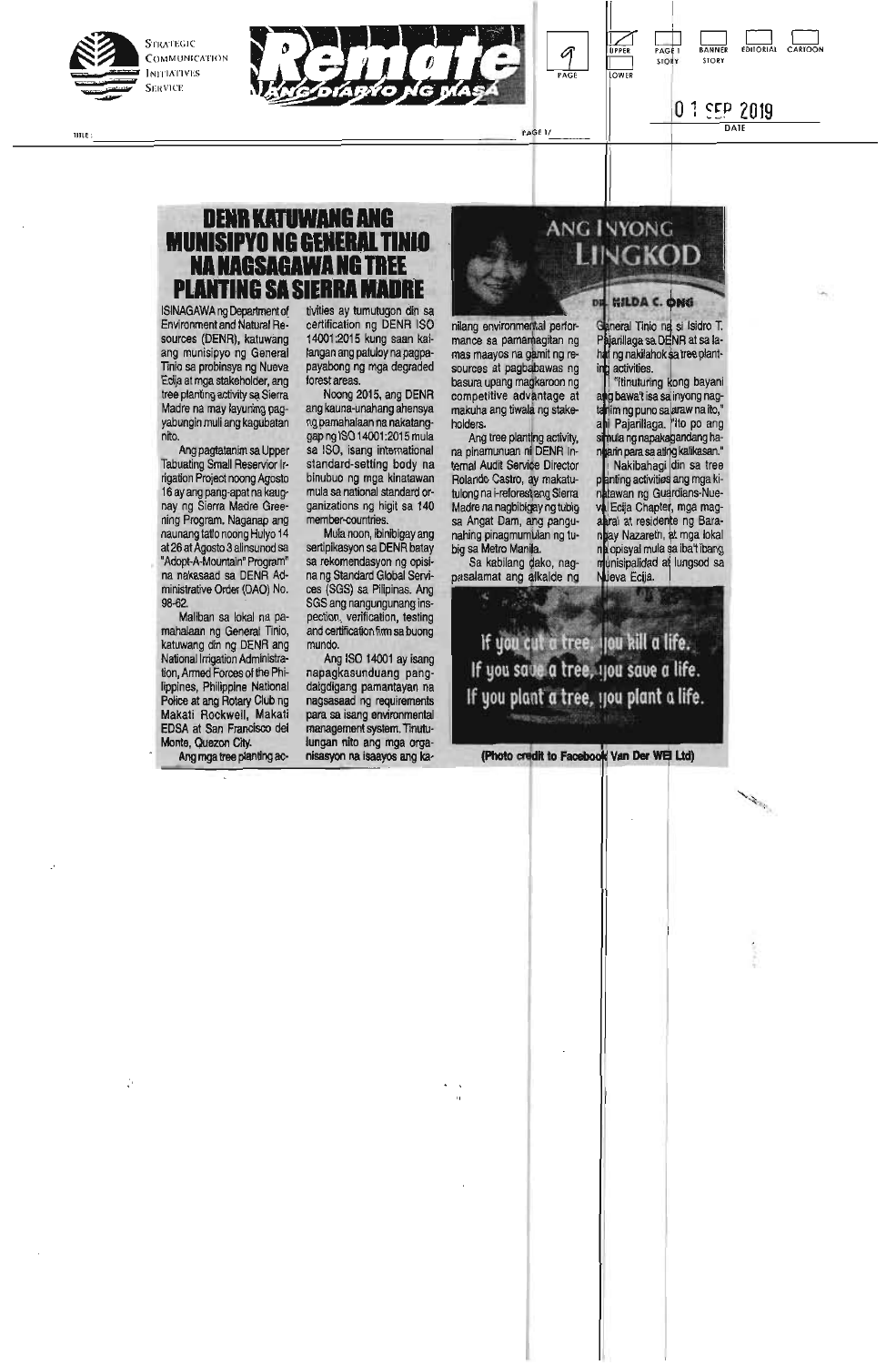





THEIR CONTROLLED AND RESERVE THE RESERVE OF THE PAGE IT THE RESERVE OF THE PAGE IT THE RESERVE OF THE PATTLE OF THE PATTLE OF THE PATTLE OF THE PATTLE OF THE PATTLE OF THE PATTLE OF THE PATTLE OF THE PATTLE OF THE PATTLE O

## **Taguig River cleanup gets major lift**

#### **By Rochelle M. Acse**

The Department of Environment and Natural Resources (DENR) revealed on Saturday that the Taguig River has found a new benefactor in Ayala Corporation — which included the river as one of the bodies of water it intends to rehabilitate.

#### The DENR aims to fulfill its promise of cleaning waterways in the metro leading to the Manila Bay.

In a statement on the sidelines of the Taguig River cleanup drive yesterday, Cimatu said that the Ayala Corporation as officially "adopted" the river and will be one of the prioritized body of water to be restored.

"It has been adopted. We have a memorandum of agreement on it. It is officially adopted," Cimatu said.

The Environment secretary also noted that water concessionaire Manila Water — which is part of the Ayala conglomerate — will take charge of the clean-up operations. The water concessionaire earlier launched the

"Toka-toka para sa Taguig River," a program where Manila Water and local government officials conduct a river cleanup and an information drive.

PAĞI

**PPF NWE** 

"The only way for us to clean Taguig river is for us to clean it ourselves. We, the national government will be able to clean it," Cimatu said "That is I think the intention of Manila Water, to dredge the river, remove all the garbage that are embedded on the river floor. That's the memorandum of agreement we have between Manila Water and Ayala."

Cimatu also highlighted the importance of restoring Taguig River and other areas, including Laguna Lake and Manila Bay, saying that plans for the bay's bay walk construction will be sibmitted in a few weeks.

The DENR chief also revealed that the three estuaries in Manila which are being used to dump wastewater into Manila Bay will be connected. This will then place wastewater, although treated, to a portion of the bay far from the swimming area.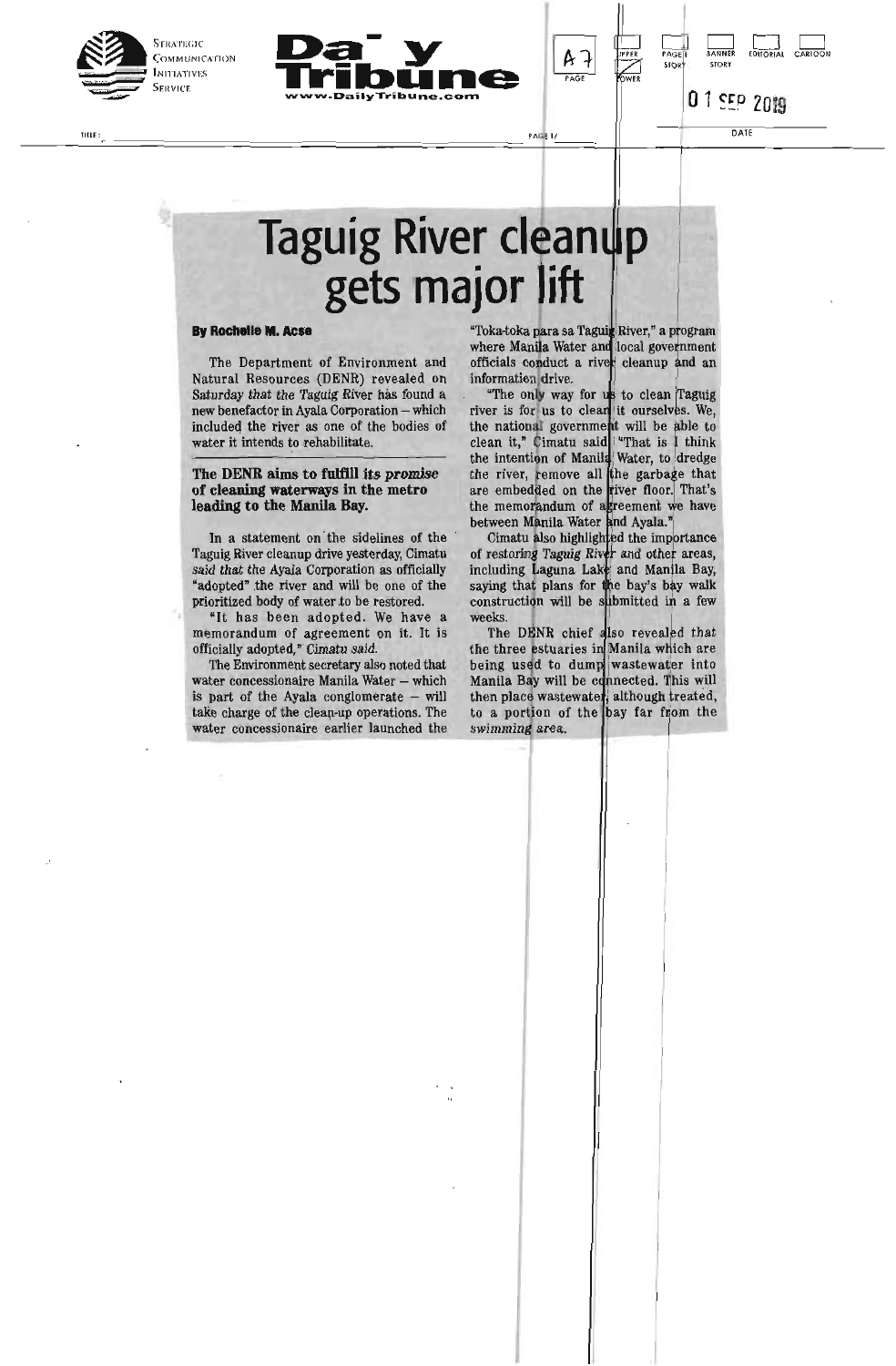





**O 1** <u>SEP</u> 2019 **PAGE 1/ DATE** 

**STORY** 

**BANNER** EDITORIAL CARTOON

#### *'No Plastic Day' tuwing Biyernes sa Cebu*

Nagkasundo ang mga<br>opisyal ng Cebu City<br>na gawing 'No Plastic<br>Day' ang mga araw ng<br>Biyernes upang maba-<br>wasan ang plastic waste<br>sa siyudad.

sa siyuaad.<br>Ito ang nakasaad sa<br>Section 15 ng City Ordinance (CO) 2343 na<br>nag-uutos na bawasan<br>ang paggamit ng mga

×

opisyal ng Cebu City Sa pamama<sub>oira</sub>n ng na gawing 'No Plastic 'No Plastic Day' tuwing Day' ang mga araw ng Biyernes, mababaiyernes upang maba-<br>asan ang plastic waste ing pagbabara ng mga<br>isiyudad. kanal at pagbabaha Ito ang nakasaad sa dahil na tin sa napabali- Section 15 ng City Or- tang 70% na mga draindinanee (CO) 2343 na age ay puno ng mga nag-uutos na bawasan plastic waste. (Vick

 $\mathfrak{m}\mathfrak{t}\mathfrak{x}$  :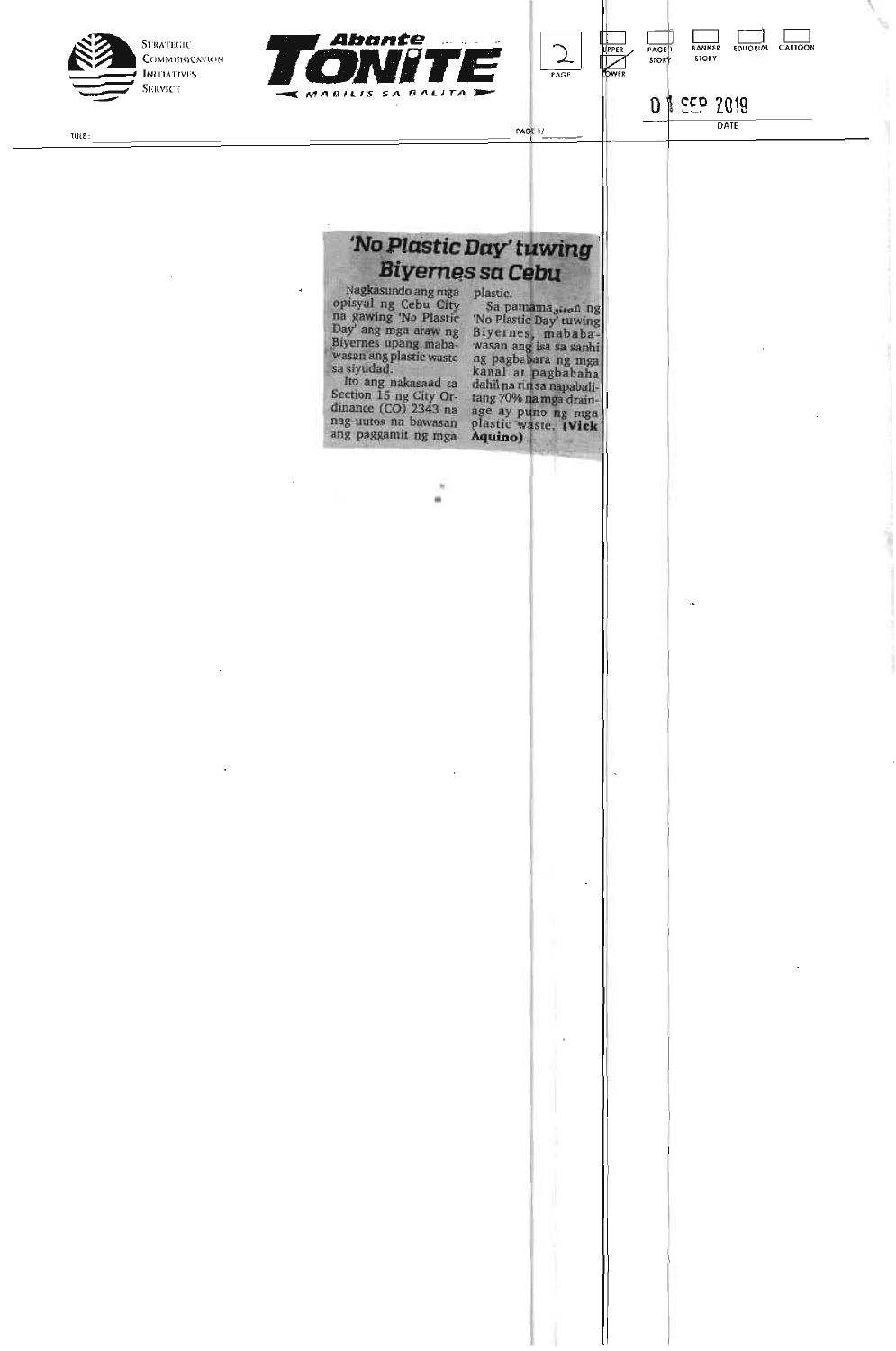

 $\ddot{\cdot}$ 

PHILIPPINE  $\frac{1}{\frac{PAGE}{PAGE}}$ WER  $\overline{\mathbf{u}}$ THUTH SHALL PHEVAIL

PAGE 1/

BANNER EDITORIAL CARIOON **NGE** STORY 0 1 SEP 2019 DATE



Leepney drivers avail themselves of free smoke emission with the provided by the Baguio City government in partnership with the DENR along Harrison Road on Thursday. ANDY ZAPATA JR.

 $\frac{1}{2}$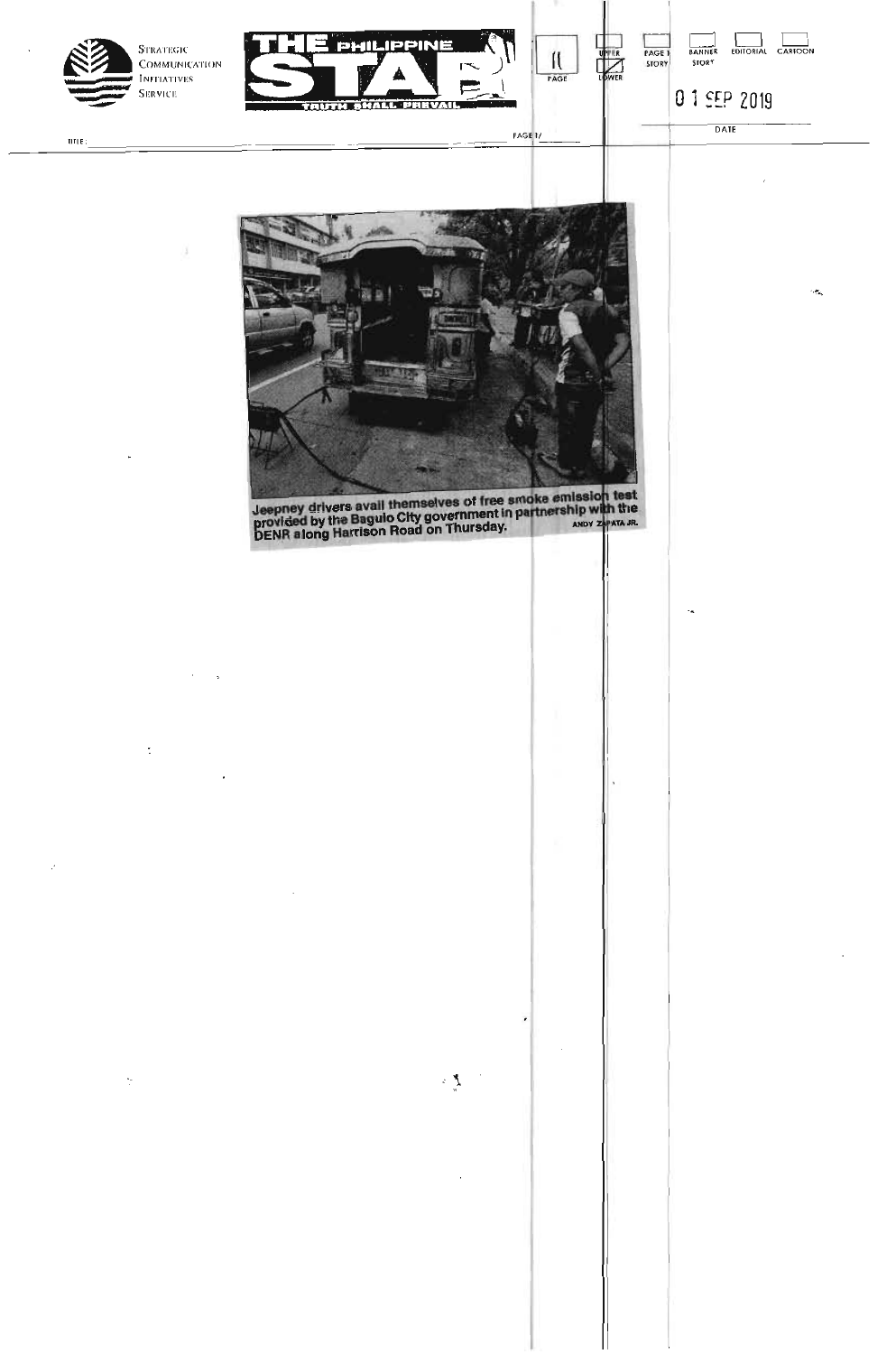

TITLE:





PAGE

 $A - 6$ 

AGE I/

## $F-$ **AIRBORNE RESEARCH TARGETS WEATHER, CLIMATE SCIENCE Nasa investigates impact of PHL smoke on clouds**

THE P-3B science aircraft of<br>National Aeronautics Space<br>Administration (Nasa) soar<br>into the skies over the Philippines National Aeronautics Space Administration (Nasa) soared into the skies over the Philippines last weekend to begin a nearly two-monthlong investigation on the impact that smoke from fires and pollution have on clouds, a key factor in improving weather and climate forecasts.

The Cloud, Aerosol and Monsoon Processes Philippines Experiment (CAMP2Ex) is the most comprehensive field campaign to date in Maritime Southeast Asia to study the relationship between aerosol particles as they interact with surrounding monsoon meteorology, cloud microphysics and the sun's radiation, the US Embassy in the Philippines Information Office said in a press release.

Led by Nasa, the US Naval Research Laboratory (NAL) and the Manila Observatory, in conjunction with the Philippine Atmospheric, Geophysical and Astronomical Services Administration and the Philippine Department of Science and Technology, CAM-P2Ex comprises an interdisciplinary, international team of field researchers, modelers and remote sensing developers.

The study seeks to tackle some of the most difficult weather and climate phenomena to understand, monitor and forecast.

The Maritime Continent comprising Sumatra, Malay Peninsula, Borneo, Sulawesi, the Philippines and numerous other islands and surrounding seas has been long sought out as an area of scientific inquiry.

#### Aerosol particles influence major weather processes

AGRICULTURAL and deforestation fires from the region, along with air pollution from cities, provide a ready supply of aerosol particles that influence major weather processes.

Besides the torrential monsoons over the Asian archipelago, the region also produces moisture that provides rainfall over the Pacific Ocean and can even influence weather in the continental United States.

"We know aerosol particles can affect clouds andprecipitation, but we don't yet have a quantitative understanding of those processes," said Hal Maring, Radiation Sciences Program manager at Nasa Headquarters in Washington.

"Our goal is to improve satellite products and numerical models to help scientists better predict weather and climate."

"Numerous studies have linked the presence of pollution and smoke from agricultural fires and fires from deforestation to changes in cloud and storm properties, but we lack the observations of the actual mechanisms taking place," said NRL research meteorologist Jeffrey Reid.

"CAMP2Ex provides a muchneede4 crucible for satellite **ob**serving systems and model predictions to monitor and understand how at mospheric composition and weather interact," Reid was quoted in the US Embassy press release.

Aerosol-cloud dynamics have a profound impact on weather and climate, yet there are large uncertainties on how those dynamics affect climate.

Aerosol particles include sea salt, dust, air pollutants and biomass-burning smoke particles, and nearly all can act as cloud condensation nuclei (also known as cloud seeds).

Depending on the size and composition of these aerosol particles, water vapor can coalesce around them to form water droplets that may later become rain.

But if there is a high concentration of aerosol particles, the clouds may be populated with a larger number of smaller drops, which are less likely to coalesce into rain in smaller clouds.

Yet, recent research shows that these smaller drops may strengthen and increase the longevity of 1 severe storms," Reid said. "It's an intricate science."

"Complex, nonlinear feedbacks between those processes that form cloud droplets and rainfall and those that drive the upward and downward motions within storms are challenging to accurately represent in numerical models," said Colorado State University professor and P-3B flight scientist Susan van den Heever.

"These feedbacks are important to determine storm severity and the formation of new storms. CAMP2Ex will provide us with unprecedented observations that will allow us to better represent these feedbacks in current research and weather forecasting models," she said.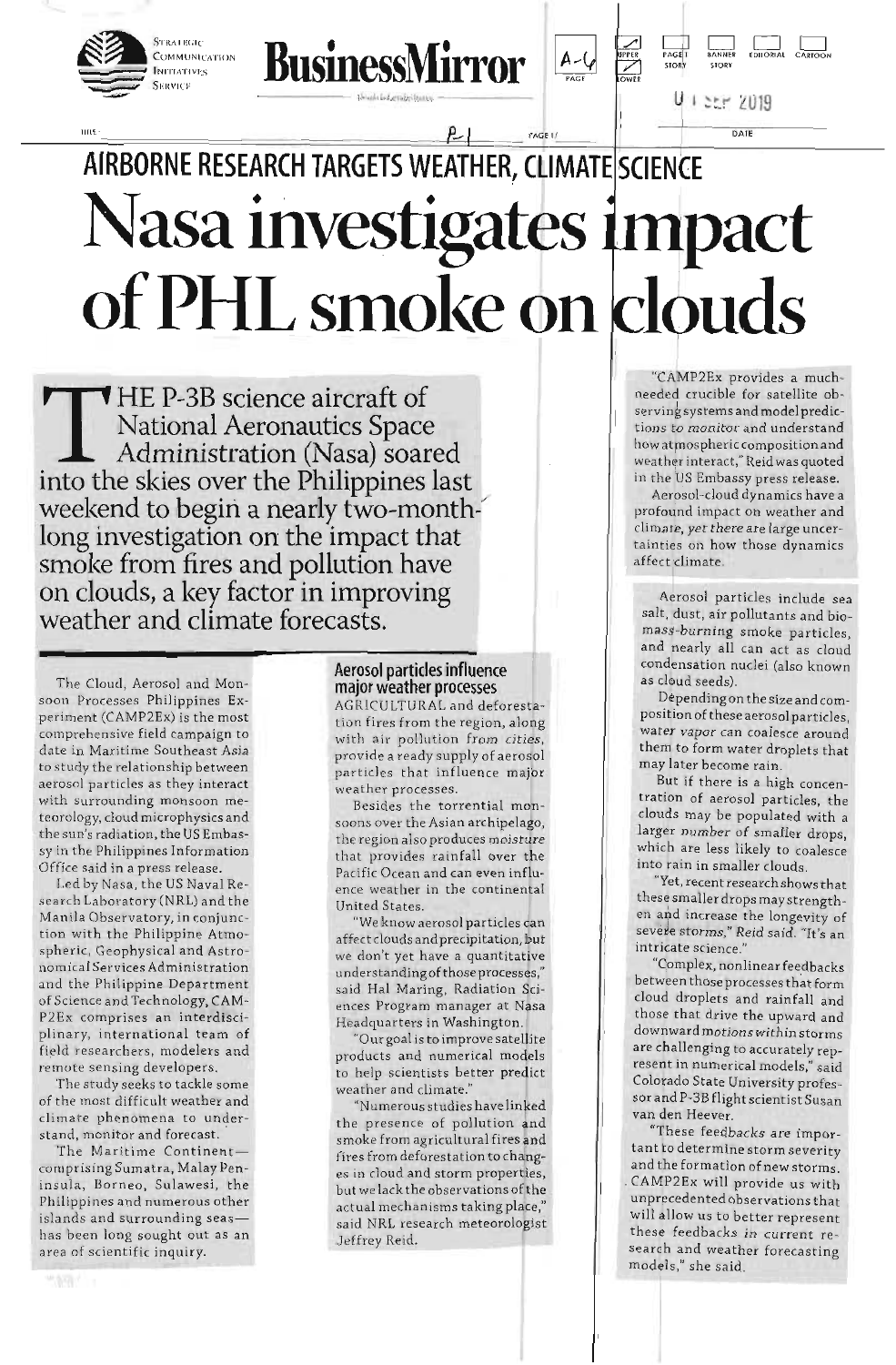





 $0ATF$ 

**DUE** 

inviefigates  $NASA$ 

 $P - 2$ 

impact

Somak.

PAGE 17

A-4

Circide

#### **Smoke and pollution**

SMOKE and pollution also affect how much incoming sunlight is reflected back into the atmosphere. Particles that are darker in color, such as black carbon from wildfires, absorb sunlight and contribute to global warming, the US Embassy press release said.

Depending on the type and altitude of the cloud, black carbon may either support or suppress cloud formation; it also affects how much sunlight clouds reflect back into the atmosphere.

Quantifying these mechanisms is crucial for improving global climate forecast models.

Aerosol-cloud interactions are notoriously difficult to observe in the field, Maring said. "Some clouds have very short lifetimes while others have very long ones, and they're all located in radically different parts of the skies. Getting a quantitative look at these processes is always a tall order.

To be able to observe cloud and aerosol interactions, along with the associated weather systems, CAMP2Ex is leveraging instruments on multiple airborne and ground platforms to record widescale meteorology, composition, cloud microphysics, and solar and longwave radiation.

Nasa's P-3B science aircraft is fitted with remote-sensing instruments to measure a number of variables within and near clouds,

including those related to precipitation and cloud droplets, as well as aerosol size and composition.

#### Verifying the data

TO verify those data, a Stratton Park Engineering Co. (SPEC) Inc. Learjet, fitted with in-situ instrumentation, will fly in and around the same clouds at nearly the same time as the P-3B aircraft.

The Learjet will also survey the atmospheric conditions above the clouds.

#### **CAMP2Ex and Piston**

OUT in the Pacific Ocean, the research vessel Sally Ride, funded by the Office of Naval Research Propagation of InterSeasonal Tropical Oscillations (Piston) project and operated by the Scripps Institution of Oceanography, University of California, San Diego, is providing nearly continuous radar and lidar observations as well as measurements of energy fluxes from the ocean surface and profiles of temperature, moisture and pressure from radiosondes.

CAMP2Ex and Piston are complementary in their goals. CAMP2Ex focuses on fundamental aerosol and cloud physics and remote sensing, while Piston focuses on air-sea interaction and the way in which weather develops on continental and intercontinental scales.

"The synergy between air and shipborne observations is key," said research scientist Derek Posselt from Nasa's Jet Propulsion Laboratory in Pasadena, California. "The ship's radars will tell us how clouds are evolving in time, while the aircraft will give us detailed measurements of the cloud interior and environment.'

#### **SEA has most complex** atmospheric phenomena; Yolanda

IN addition to the intricate aerosol and cloud processes, the Southeast Asian monsoon environment hosts some of the most complex atmospheric phenomena on the planet.

The monsoon environment brings severe thunderstorms and organized convection storm systems, and it is also the birthplace of tropical cyclones in the western Pacific.

The world's most intense super typhoons form just east of the Philippines and are an integral part of the regional weather and climate.

"CAMP2Ex is being conducted in the lion's den of tropical meteorology," Reid said, while noting that the Philippines is still recovering from Supertyphoon Yolanda (international code name Haiyan) in 2013, which reached a world record one minute of sustained 195 miles per hour (315 kilometers per hour) maximum wind speed before making landfall.

#### **SEA of particular interest to** weather, climate researchers

HE region is of particular interest o weather and climate researchrs because many studies have hown it to be highly vulnerable o climate change.

For Philippine collaborators, he data from CAMP2Ex will help o inform some of the biggest veather and climate questions in he Southeast Asia region.

"Rainfall is the most difficult ariable to understand in our models, and it has an enormous impact on people here," said Gemma Narisma, climate scientist and executive director of the Manila Observatory, a nonprofit Jesuit research institution focused on atmospheric and Earth science in Southeast Asia.

"Results from our Coordinated Regional Downscaling Experiment over Southeast Asia, for example, show that regional climate models do not do a good job simulating observed rainfall climatology," she said as quoted by the US Embassy press release.

Narisma, who is also an associate professor at the Ateneo de Manila University, noted that recent monsoonal activity in Metro Manila led to canceled classes; before that, the region had been suffering from water shortage due to drought.

#### Improving models for climate projections

"OUR research is showing that more of these weather extremes, alternating dryness and heavy rainfall are expected in the future, she said. "Improving our models for climate projections would allow us to better prepare for these swings in water availability and flooding."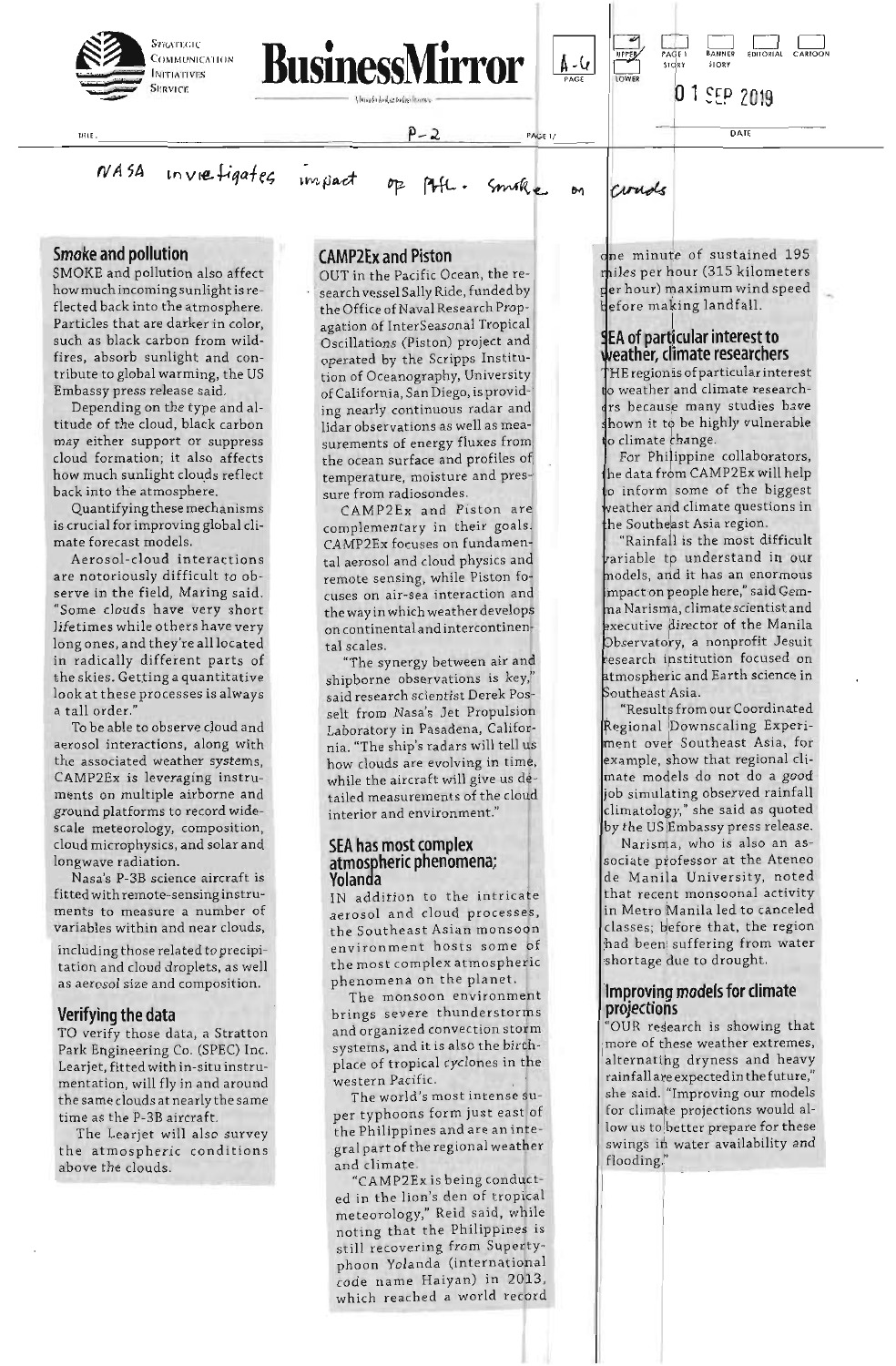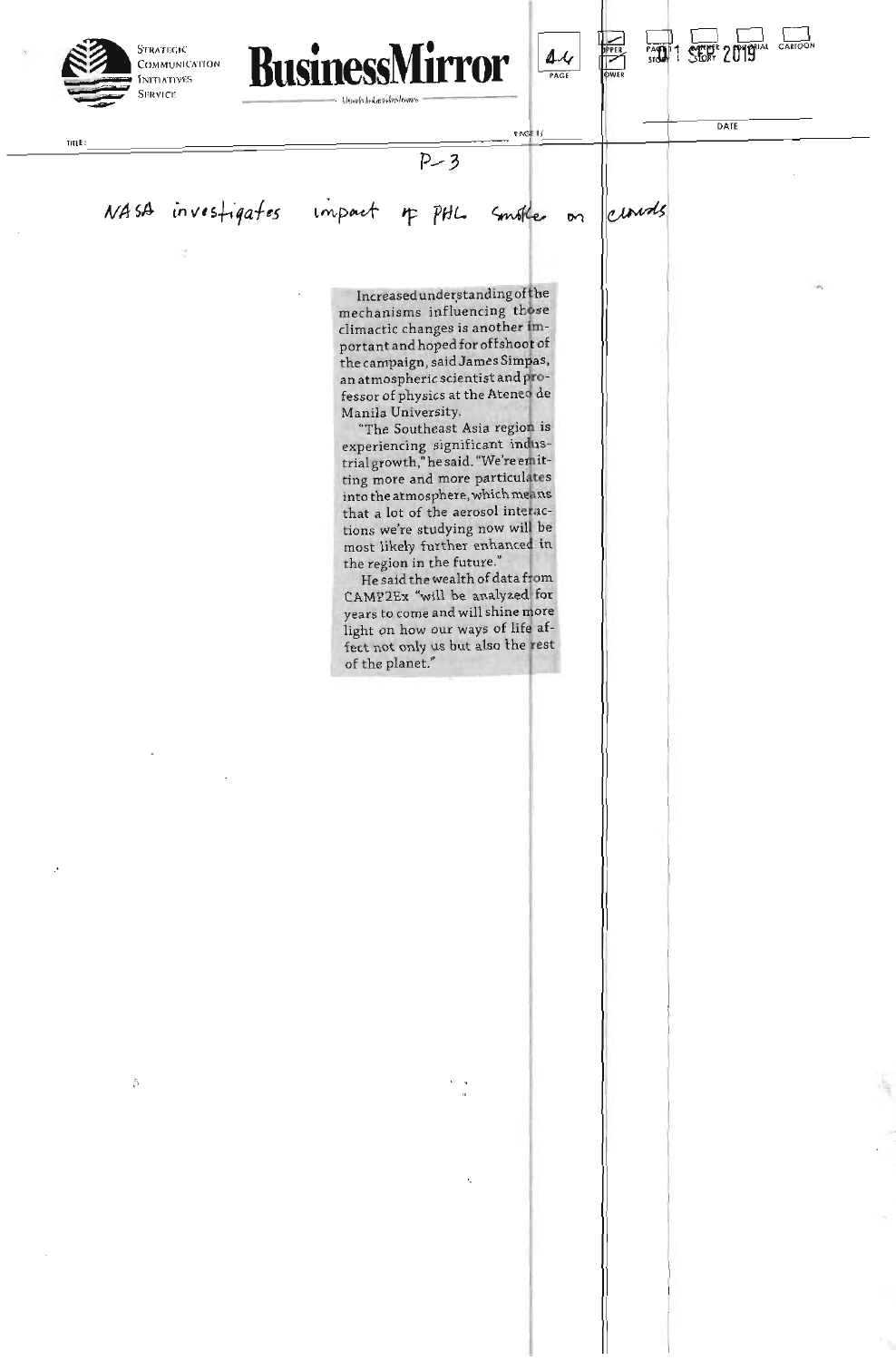

# **Tap indigenous folk in water** projects, UN expert urges

STOCKHOLM—Indigenous peoples from the Amazon to the Arctic were being left out of the global conversation on water property rights, a UN indigenous rights expert warned this week

Speaking on the sidelines of an international conference on water in Stockholm, UN Special Rapporteur Victoria Tauli-Corpuz said that indigenous people needed to be better "consulted and involved" with water projects to help stem the impacts of climate change.

#### Tribesfolk rarely consulted

Indigenous groups, for instance, had been affected by dams along the Mekong River in Cambodia, which had caused . water shortages downstream, and by water pollution in the western Huehuetenango region of Guatemala, she said, but rarely consulted about projects.

"Indigenous peoples are the ones who are left behind," Corpuz, who became the United Nations' special rapporteur on the rights of indigenous peoples in 2014, told the Thomson Reuters Foundation during an interview.

Such groups often had ancient knowledge about water systems



UN Special Rapporteur Victoria Tauli-Corpuz from Baguio City

that could help improve decisionmaking, she said at the annual World Water Week in Stockholm, which ended on Friday.

"The way indigenous peoples deal with water is something that has been developed through thousands of years so they have very, very sustainable systems of managing water," she said.

"If indigenous peoples are not included then the contributions and their knowledge will also not be taken into account, and that is a loss for society."

Herself an indigenous lead-

er from the Kankanaey gorot tribe in the Philippines, Corpuz said that she had successfully fought the instillation of hydroelectric dams and water infrastructure projects that could have diverted irrigation from native lands.

The planned Chico River hydroelectric dam, for instance, which would have displaced some 200,000 people and destroyed burial grounds and rice fields, was canceled in the 1980s after protests, she said.

Water, she added, "is not just an economic resource it's also a

cultural and spiritual resource."

Each year her indigenous group performs rituals on Lake Banao in the northern Philippines, seeking protection from deities for the ancient water source, she said—but they also ensure sanctions were in place for any damage to the lake.

#### Guardians of resources

The World Bank estimates that there are about 370 million ndigenous peoples world-<br>wide, who make up just 5 percent of the global population wide, who make up just 5 perbut safeguard 8o percent of the world's remaining biodiversity, with the land they live on often inextricably linked to their identity.

'The issue of water is very central for indigenous peoples because of course it's related very much to their claims to their lands, territories and resources," Corpuz said.

The UN rapporteur said that customary laws and indigenous governance systems should be part of international systems to deal with climate, land and water crises and conflicts, of which she expected an increased number in the coming years. -REUTERS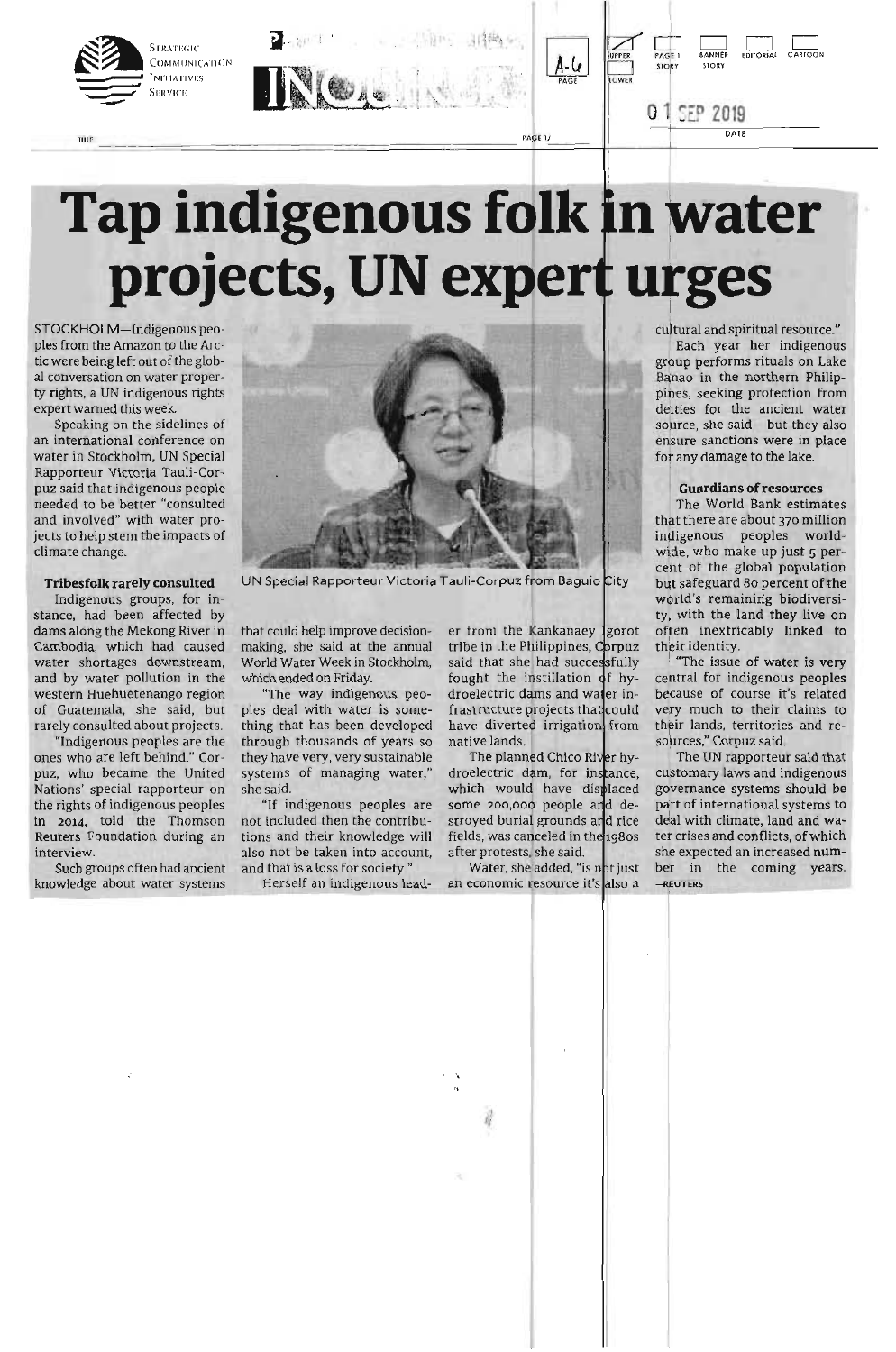

nne:





### **MWSS assures lawmakers Kaliwa Dam to push through**

**NEWLY appointed Metropolitan Waterworks and Sewerage System (MWSS) administrator Emmanuel Salamat assured lawmakers the government** is **pushing through with the Kaliwa Dam project.** 

"We will implement this project as approved by our board of trustees. We are currently complying with the requirements for theproject. Right now, we're waiting for the ECC," Salamat said during the briefing on the

water situation in the me-

tropolis. The retired-military general also told lawmak-<br>ers concerns raised concerns raised against the project would be properly addressed.

Citing for instance the issue involving the IF community in Infanta, Quezon, Salamat said public hearings with affected communities are being conducted and their concerns are being ad-

dressed. "We want to make sure there will be sustainable plans for communities to ensure their support," Salamat added.

**PAGE** 

**PAGE I/** 

**The Commission on** <br>Audit representatives in the hearing also clarified the project underwent public bidding–contrary<br>to media reports **–** and that what they found were only possible irregularities in the compliahce to

bidding requirements. Of the P12.2-billion construction cost, 85 per-cent would be landed from official development assistance from China

amounting to P<sub>10.2</sub> billion, while 15 percent or **P2bIJion would be shoulderaj by MWSS** 

A4t**er 34** year **Kaliwa Dan** is **set** to • **take**  off f **pllowing** the formal signing of the contract between President Duterte and **C**hinese President Xi Jinping last November.<br>The project, which

aims to supply additional 600 million liters of water per day to Metro Manila, will be undertaken China Energy Engineering Corp.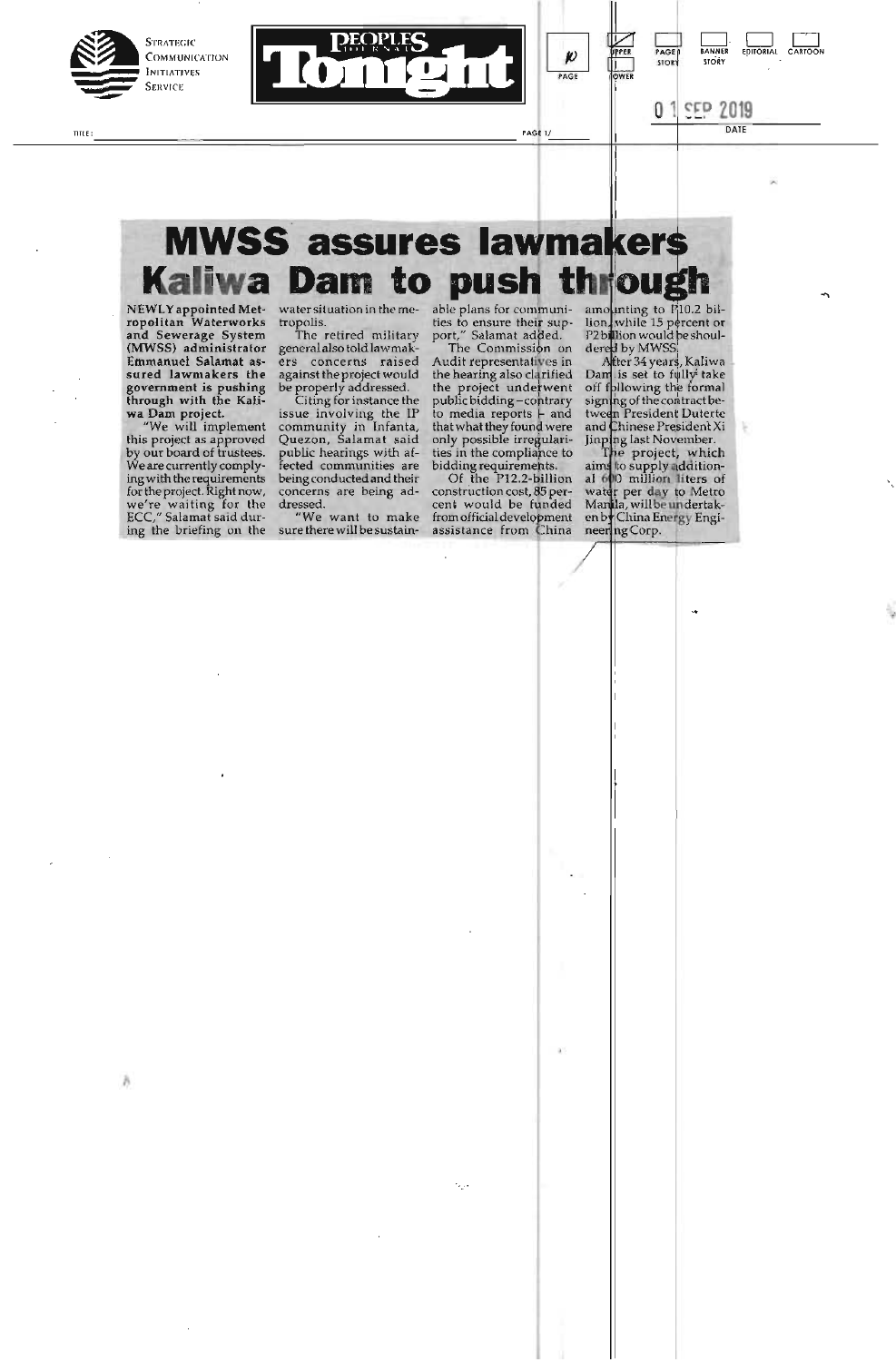





#### Konstruksyon ng Kaliwa Dam **itutuloy**

Inanunsyo ng Metropolitan Waterworks Sewerage System (MWSS) na itutuloy pa rin ng gobyerno ang konstruksyon ng Kaliwa Dam project.

Sa ginanap na briefing kamakailan kaugnay sa kasalukuyang sitwasyon ng tubig sa bansa ay sinabi ni MWSS administrator Emmanuel Salamat na sisimulan na agad ang proyekto sakaling makakuha ng environmental compliance certificate mula sa Department of Environment and Natural Resources (DENA).

"We will implement this project as approved by our board of trustees. We are currently complying with the requirements

for the project. Right now, we're waiting for the ECC," saad rii Salamat.

Kasunod nito ay tiniyak pa ng bagong talagang administrator na nagsasagawa sila n public hearings para sa mga maaapektuhang komunidad at tinutugunan ang kanilang mga hinaing.

Idinagdag pa ni Salamat s House Resources na ang pa tatayo ng multibillion peso w ter project ay inaprubahan n NEDA noon pang 2014.

Target ng proyekto na mag supply ng 600 million liters n tubig kada araw sa Metro Manila.

Pagkatapos ng 34 na taon, ang Kaliwa Dam ay matutuloy na rin matapos ang pormal na pagpirma nina Pangulong Rodrigo Du erte at Chinese President Xi Jinping noong Nobyembre.

PAGE I/ DATE

Itatayo ang proyekto ng China Energy Engineering Corp. sa halagang P12.2 bilyon kung saan ang 5% o P10.\$ btlyon ay popondohan ng China habang ang 15% o nasa dalawang bilyong piso ay sasagutin ng MWSS.<br>Tatawagin itong New Cen-

tennial Water Supply, sa oras na makuha ang environmental compliance certificate mula sa<br>DENR.

**SEP** 

нцε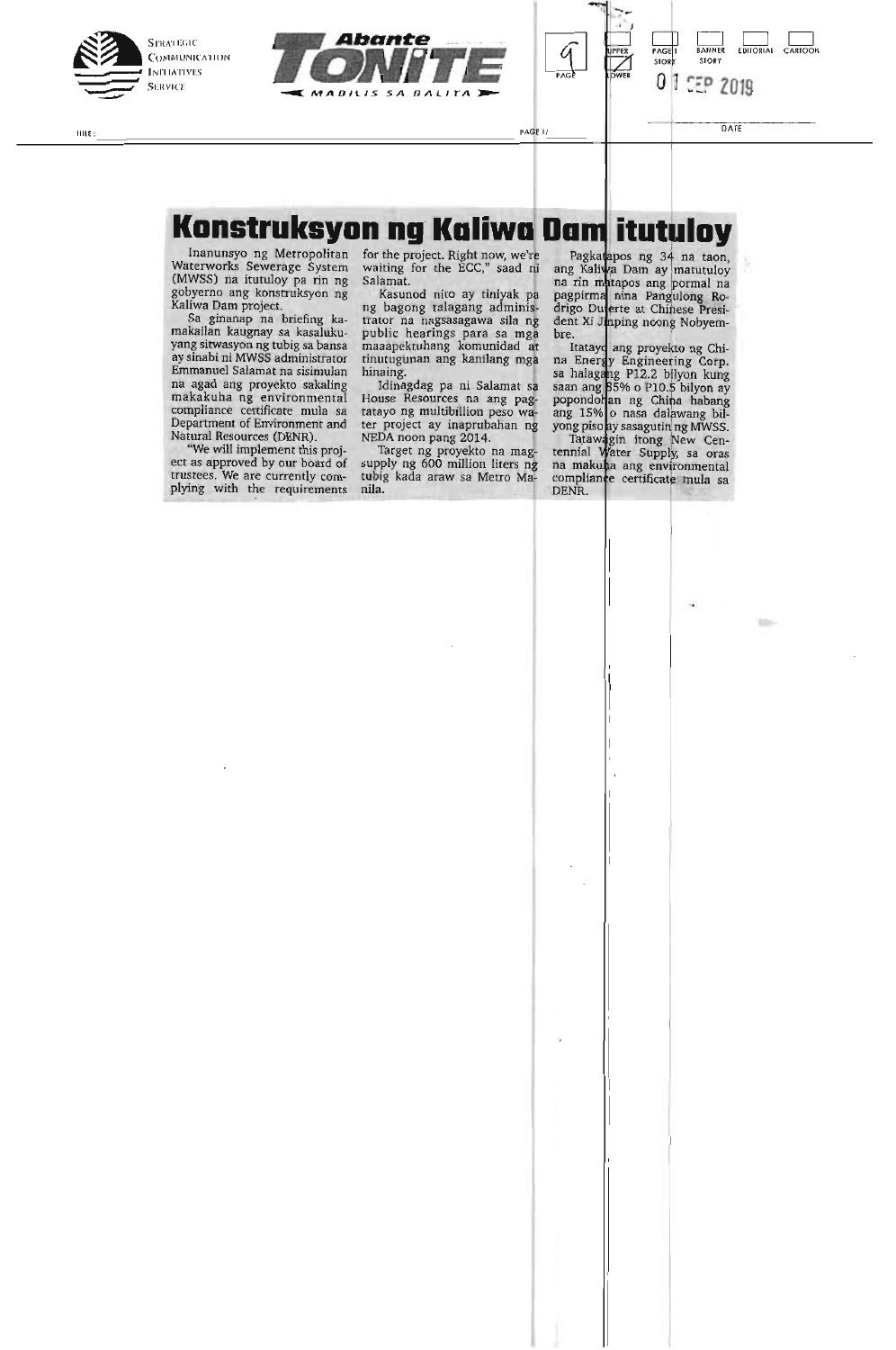

*Ways of harvesting our EE resources* 

**A** ling his meeting with President Duterte in Beijing on Aug. 29. Howevs expected, Chinese President Xi Jinping rejected the arbitral award during his meeting with President er, the two leaders agreed to resolve the controversy peacefully and diplomatically.

**In continuing the negotiations,** I believe that, as pointed out in my column on Aug. 18, we should refer to the Chinese "Note," dated April 13, zoog, addressed to the Secretary General of the United Nations impliedly recognizing our entitlements in our exclusive economic zone (EEZ), and to the Memorandum of Agreement (MoA) reached in November last year, in which China consented to a 60-40 sharing in our favor in the exploration, development and utilization (EDU) of the natural resources buried in our EEZ.

A constitutional way to implement this 60-40 sharing was made two decades ago (way before the arbitral award was issued) when the Philippines entered into a joint venture with a foreign consortium led by Shell to extract natural gas from the Malampaya area some 50-8o kilometers northwest of Palawan, well within our EEZ which measures 200 nautical miles (370 kilometers) from our western baselines.

Under this joint venture, the foreign consortium advanced all expenses needed and undertook all the risks of failure, but shared the fruits of success with 6o percent of the net revenues going to us and the balance of 40 percent to the consortium.

The venture has produced enough natural gas to fuel about 30 percent of our country's electric power needs plus cash of nearly \$800 million yearly, or a total of about \$10 billion since it started operations in 2001, aside from the 10-percent share the Philippine National Oil Company (PNOC) gets as



**WITH DUE RESPECT**  ARTEMIO V. PANGANIBAN

the only Filipino member of the consortium. This project could be replicated by a new consortium to be led by a Chinese company.

**Other than this Shell model,** Chinese companies may invest in other ways allowed by the relevant provisions of our Constitution which, for easy understanding, were stratified by La Bugal-B'laan v. Ramos (Dec. 1, 2004), as follows: ,

1) All the natural resources in our country are owned by the Philippine state. Except for agricultural land, natural resources cannot be alienated.

2) At all times, the EDU of our natural resources shall be under the full control and supervision of the state.

3) Nonetheless, the state may undertake these EDU activities, either (a) directly and solely by itself, or by (i) co-production, (ii) joint venture, or (iii) production-sharing agreements with Filipino citizens or corporations in which at least 6o percent of the capital is owned by such citizens.

Small-scale utilization of our natural resources may be allowed by law in favor of Filipino citizens only.

5) For the large-scale EDU of "minerals, petroleum and other mineral oils," the President may "enter into agreements with for-**-owned** dorporations involving either technical or financial assistance" (FTAAs).

To sum up, the EDU of our natural resources may be undertaken by the state itself or in tandem with Filipinos or Filipino corporations, except in two instances; first,<br>small-scale utilization may be allowed by small-scale utilization may be allowed by<br>law only to Filipinos; and second, the largeaw only to Filipinos; and second, the large-<br>|scale EDU of "minerals, petroleum and oth-<br>|r||mineral oi||s"||may |be ||undertaken via  $\tau$   $\Delta$ As with foreign-owned corporations.

The La Bugal-B'laan decision, which I the honor of writing for the Court, interpreted liberally, not literally, the constitutional provisions on FTAAs, and gave the President wide discretion to attract for- $\epsilon$ igh investments and expertise in extracting our country's hidden wealth to help<br>save our people from sheer hunger, deadly our people from sheer hunger, deadly dis ease and grinding poverty.

his liberaljity is justified "given the nature and complexity of such agreements, the humongous amounts of capital and financing required for large-scale mining operations, the complicated technology nee ded, and the intricacies of international trade, coupled with the State's need to maintain flexibility in its dealings, in order to preserve and enhance the country's competitiveness in world markets.

o stress and to repeat, all these EDU activities are subject to the overarching constitutional caveat that "full control and supervision" must always remain with the Phi**li**ppines.

Comments to chiefjusticepanganiban@ hot <mark>mail.com</mark>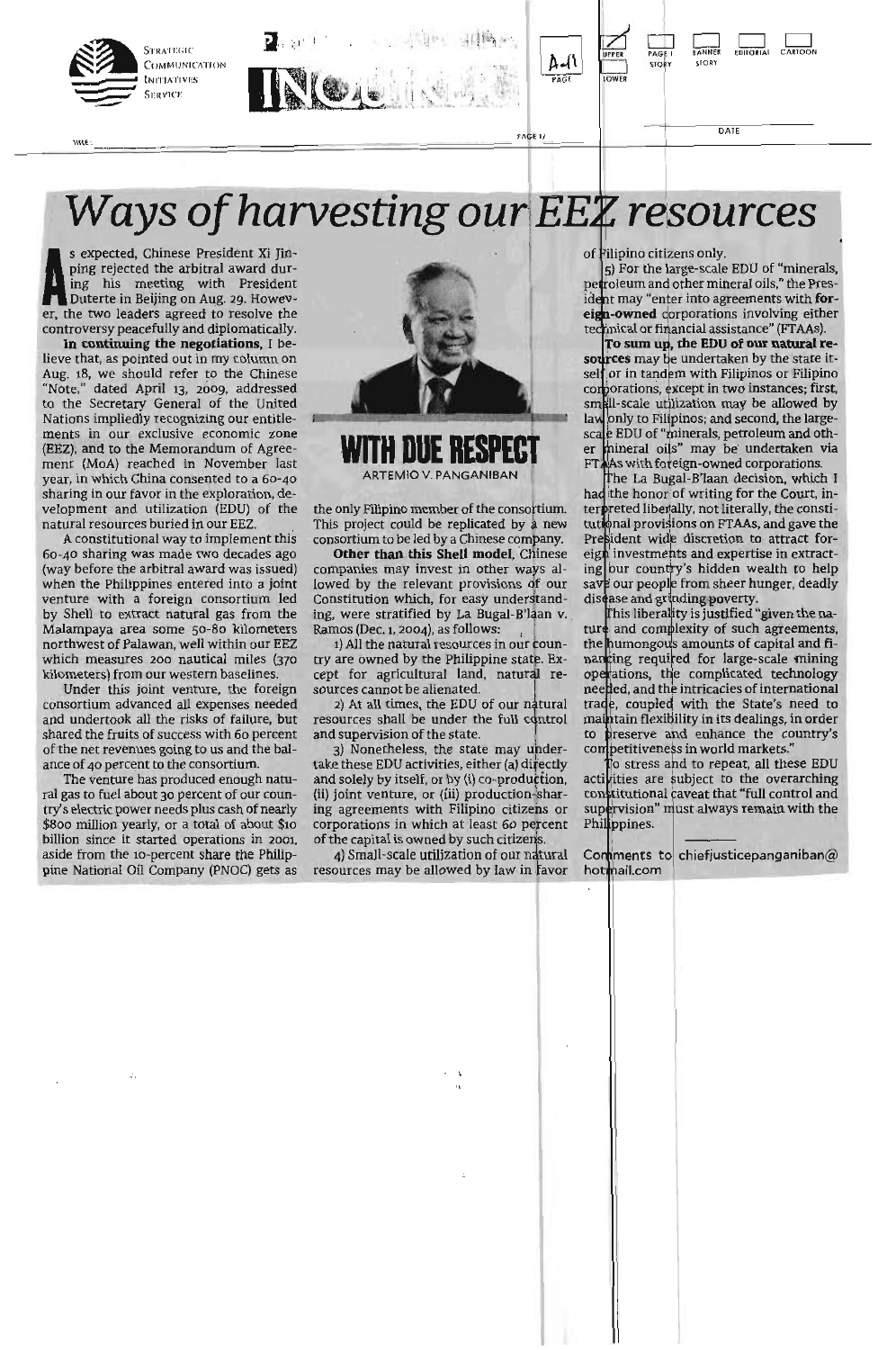

шιε

The Manila Times



0 1 SEP 2019 DATE

 $5700$ 

 $F$ **DITORIAL** 

## Editorial **Aquatic resources** merit more attention

TOR people living in an island nation, our orientation seems overly focused on land rather than on water. We do not pay enough attention or give enough importance to our oceans, rivers and other bodies of water. Until we fully appreciate all our natural resources, we will miss out on economic and development opportunities. We are limiting ourselves when we overlook or take for granted half our country's area, which is water.

This oversight, or perhaps neglect, is evident in the scope of our anti-poverty policies and programs. The poorest of the poor Filipinos are farmers and fisherfolk, with the latter group slightly worse off. Poverty incidence among farmers is 38.3 percent in 2012, for fisherfolk 39.2 percent, according to government statistics. Sadly, we do not have major programs and policies that address the specific needs of our fisherfolk.

Meanwhile, farmers have been the target beneficiaries of several poverty alleviation and many other government programs ever since this country became independent. We have yet to see a similar commitment to alleviate poverty among fisherfolk. Granted, many of the government's programs for farmers have yet to deliver relief from poverty, but at least there has been an effort. Naturally, farmers deserve our help. Our point here is that our fisherfolk need special attention, too.

Another evidence of our bias for land over water can be observed in our public institutions. There are departments for agriculture and agrarian reform. For water, however, there are smaller institutions like bureaus. The Bureau of Fisheries and Aquatic Resources is one. There are also other smaller offices, like Marina or the Maritime Industry Authority and the PPA or Philippine Ports Authority. Recently, some politicians have called for the creation of new government departments. Regretfully, we have yet to hear of an initiative to create a full-fledged government department for our oceans, rivers and lakes.

Even many of our government buildings have literally turned their backs to water. For instance, the Bureau of Immigration office and many other buildings along the Pasig River prefer their entrances to face inland. And why shouldn't they? Despite all the initiatives to rehabilitate Pasig River, it still stinks as Metro Manila's toilet.

#### Our neglected riches

PAGE 1/

Besides the Pasig, many other rivers across the country need rehabilitation and projection. Cleanups are ineffective unless the source of pollution is plugged first. We all know that one of the solutions is to build sewerage-treatment infrastructure, but there seems to be no urgency to do so. Why?

Sewerage infrastructure systems will also benefit our coastal<br>areas. The Philippines has world-class beaches, which is to be expected for a country that has the sixth-longest coastline<br>in the world. Just ahead of us in that category is Russia, the biggest country in the world in terms of land area. Also, our country's coastal territory is nearly as large as our land area, around 266,000 square kilometers. Those numbers underscore the fact that the Philippines is a maritime nation. But we hardly behave like maritime people, except with regard to supplying the world's shipping lines with manpower. Filipino seafarers are some of the best in the world, and yet our domestic shipping industry is underdeveloped. Ironic, isn't it?

We need to adjust our orientation and pay more attention to our waterfronts and waterways. Imagine, we could be using rivers and other waterways for transport and logistics.<br>Our waterways complement our roads and help ease traffic congestion. So why don't we? That question deserves deep thinking and honest reflection.

Given our geography, Filipinos should be masters of the ocean, rivers and lakes. But the sad reality is that the Philippines has one of the worst maritime safety records in the world. Many of our rivers, lakes and coastlines are polluted. And the people who live around them are among the poorest of the poor.

The Philippines is blessed with natural resources. But we curse ourselves when we waste them away.

뻠

ा